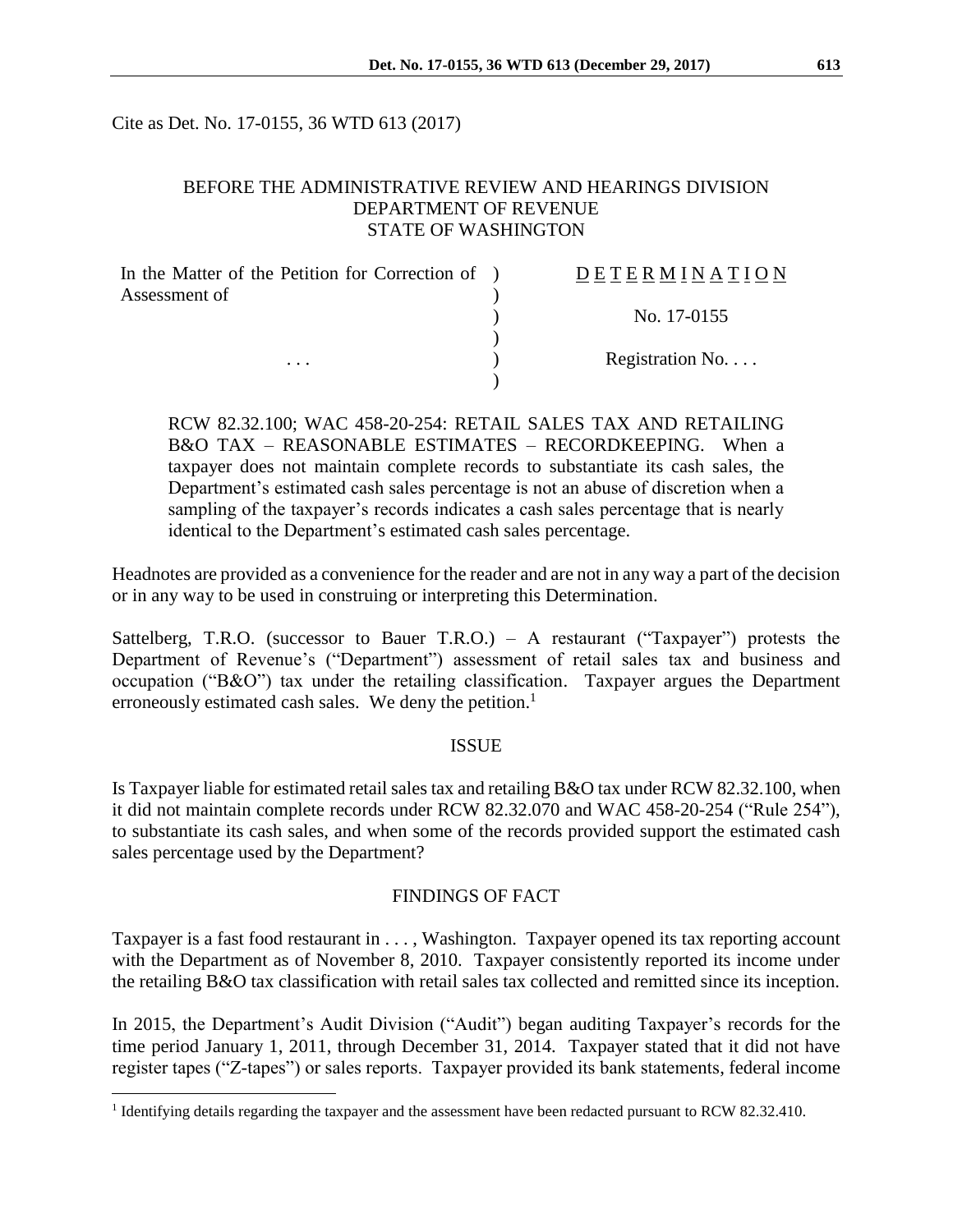tax returns, and profit and loss statements to Audit for the audit period. Audit found that the bank statements showed cash deposits as a percentage of gross sales as follows:

2011 21% 2012 20% 2013 8% 2014 4%

 $\overline{a}$ 

Audit compared these percentages to the percentage of cash sales in the fast food industry from a 2008 study by First Data Corporation, as well as to internal Departmental statistical data. Audit found that Taxpayer's cash sales percentages were so comparatively low that they must be artificially low, as both sets of data showed a cash sales percentage for fast food restaurants over 50 percent. Since Taxpayer had not provided complete records of sales transactions, and since the records provided indicated an artificially low cash sales percentage, Audit estimated cash sales. Audit concluded a reasonable estimate of cash sales was 60 percent of total sales based on the First Data study and internal data. Audit then applied its 60 percent estimate by dividing Taxpayer's gross sales by 40 percent, after removing cash deposits from the bank statement records Taxpayer had provided.<sup>2</sup> Taxpayer did not agree with this methodology, and at their March 2015 supervisor's conference, it requested more time to gather additional records, which Audit granted.

On March 25, 2015, Taxpayer provided Audit with partial records for 2014 and 2015. Audit analyzed the 2014 records, which covered January through October. Audit found that the percentage of cash sales during this period was 56 percent.<sup>3</sup> Audit analyzed the 2015 records, which covered March 31 through April 14. Audit found that the percentage of cash sales during this period was 57 percent.<sup>4</sup> Audit found that there were multiple missing records for both time periods. Taxpayer disagreed with Audit's conclusions about the percentage of cash sales. The

<sup>&</sup>lt;sup>3</sup> Audit compared sales from the register, the cash and check sales, against the sales from merchant closing statements, the credit and debit card sales, for each month from January through September of 2014. The analysis found the following monthly percentages of cash sales and merchant sales:

|           | Register | Merchant |
|-----------|----------|----------|
| January   | 55%      | 45%      |
| February  | 57%      | 43%      |
| March     | 58%      | 42%      |
| April     | 56%      | 44%      |
| May       | 57%      | 43%      |
| June      | 57%      | 43%      |
| July      | 52%      | 48%      |
| August    | 52%      | 48%      |
| September | 56%      | 44%      |

Audit's analysis did not indicate final percentages for October.

<sup>&</sup>lt;sup>2</sup> Audit did not give the federal income tax returns or the profit and loss statements any weight.

<sup>4</sup> Audit did not analyze records provided for March 28 through 30 as they contained significant errors. Audit also notes several flaws in the 2015 sample, including multiple "no sales" and voids within two weeks, check sales were twice cash sales, multiple missing Z-tapes, and multiple duplicate merchant receipts.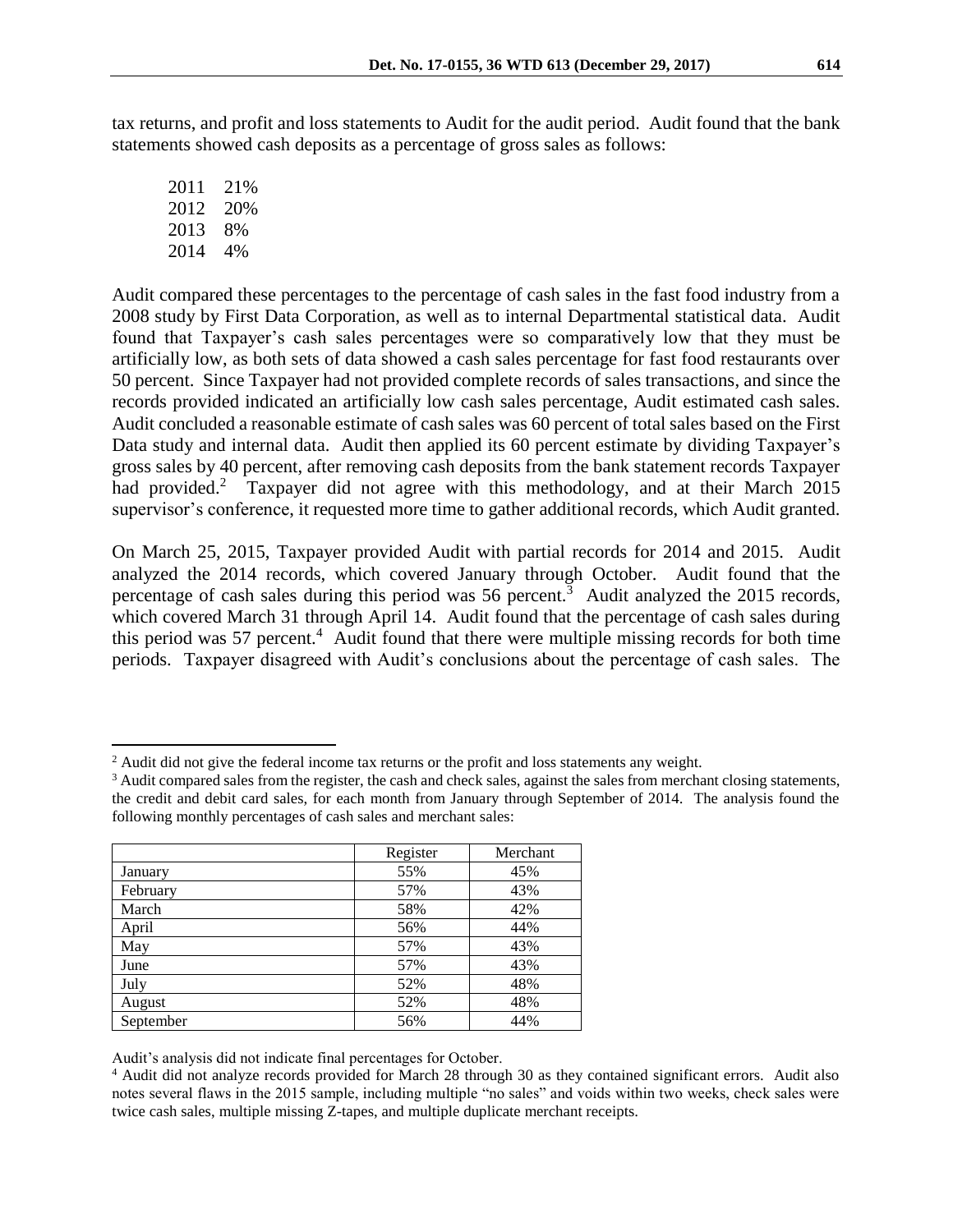parties were not able to agree on an alternative methodology regarding cash sales. On May 6, 2015, Audit issued Taxpayer an assessment totaling  $\$\dots$ .

In June of 2015, Taxpayer hired its second representative, who told Audit there were newly discovered Z-tapes that it would provide Audit. Audit agreed to place the assessment on hold while it awaited the new documentation. Audit reviewed what the second representative provided and found the newly-supplied documents to not be the Z-tapes as promised. Audit did not give these records any weight due to their incompleteness. Audit left the assessment on hold.

In December of 2015, the second representative provided Audit with a 2010 Hitachi Consulting report that showed that fast food restaurants' cash sales percentage averaged 55 percent. Audit reviewed the study and agreed to adjust the estimated cash sales percentage to 55 percent since Taxpayer had not otherwise provided complete records and 55 percent was close to the 56 percent cash sales from the 2014 records, and close to the 57 percent cash sales from the 2015 records.

Taxpayer hired its third representative in February of 2016. The third representative provided Audit handwritten journals it claimed accurately represented its sales during the audit period. Audit reviewed the handwritten journals and did not regard them as suitable documentation of sales transactions since they were provided so long after the audit had commenced.

Taxpayer and Audit met to discuss the audit again on March 14, 2016. The parties discussed the records that were provided and why Audit determined they were insufficient, as well as Audit's decision to reduce the estimated cash sales percentage to 55 percent. The third representative acknowledged that Taxpayer had underreported cash sales, but claimed that the correct cash sales percentage should be 36 percent based on 2011 and 2012 point of sales records. Audit countered that the 2011 and 2012 point of sales records were incomplete.<sup>6</sup> The third representative requested more time to produce additional records, which Audit granted. Audit requested sample records for January 1 through 5, 2013, January 1 through 5, 2014, and June 1 through 5, 2014. Taxpayer provided the requested records, but Audit determined they were not persuasive as a basis from which to estimate cash sales.

The parties were again unable to agree on an alternative methodology. Audit issued Taxpayer a post-assessment adjustment using the lower 55 percent cash sales estimate on June 17, 2016, totaling  $$ \dots$ .

Taxpayer timely petitioned for review of the assessment contesting Audit's estimated cash sales of 55 percent. Taxpayer's first argument on review is that Audit's estimated cash sales percentage cannot be correct because it results in food cost percentages and labor cost percentages that are well outside industry norms. To support this argument, Taxpayer provided a summary of its food costs and labor costs for the audit period. Taxpayer supported its total food costs figures with a

 $\overline{a}$ 

<sup>&</sup>lt;sup>5</sup> The assessment consisted of \$ ... in retail sales tax,  $\frac{1}{2}$ ... in retailing B&O tax, a  $\frac{1}{2}$ ... substantial underpayment penalty, and \$ . . . in interest.

<sup>6</sup> Audit states the 2011 and 2012 point of sales records were incomplete because there were multiple daily control records missing. Audit states the Taxpayer closed its point of sales system an average of three times per day in the beginning of 2011. This dropped to two times in mid-2011

<sup>&</sup>lt;sup>7</sup> The post-assessment adjustment consisted of \$ . . . in retail sales tax, \$ . . . in retailing B&O tax, a \$ . . . substantial underpayment penalty, and \$ . . . in interest.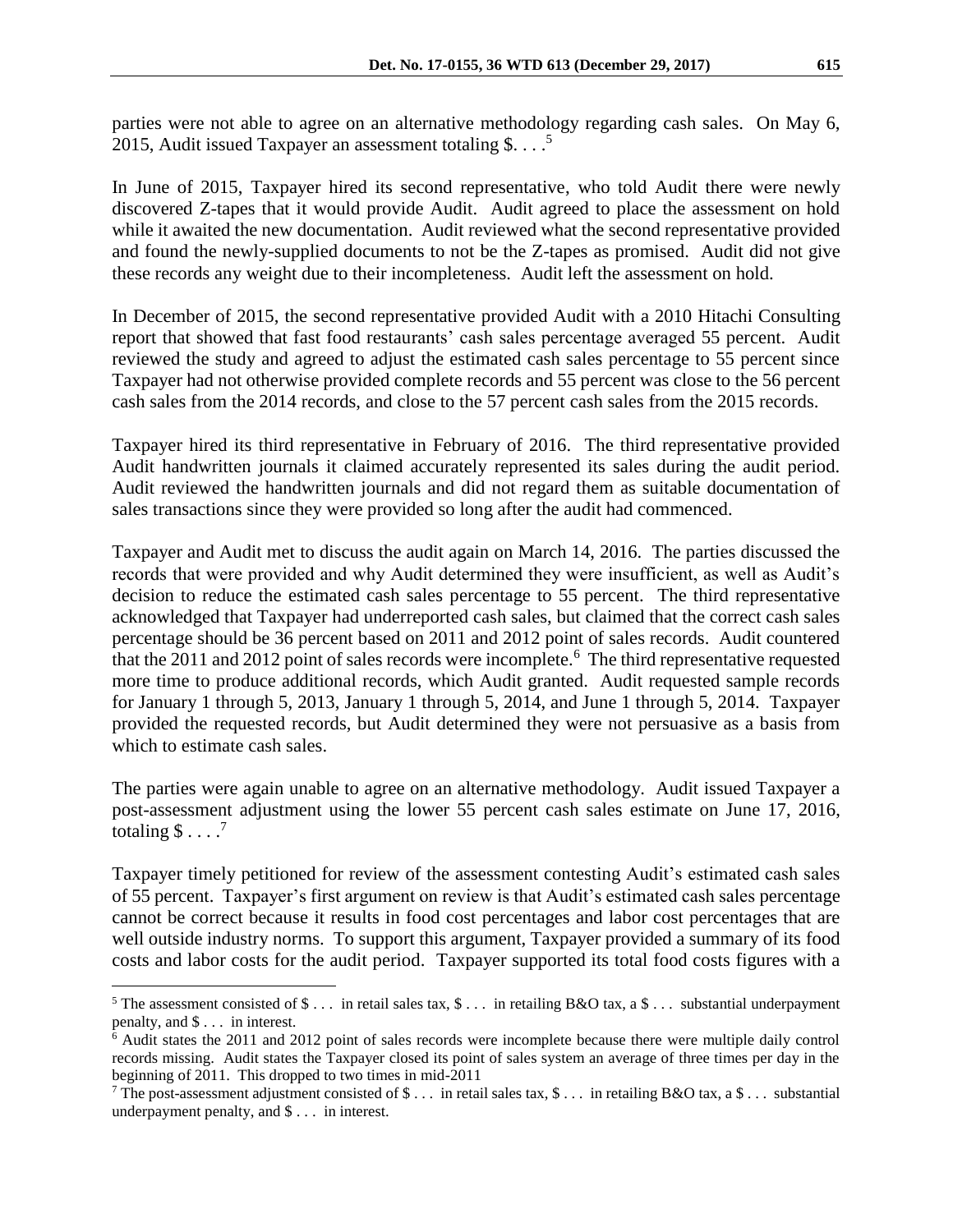yearly total of charges from . . . , a food supplier. Taxpayer supported its total labor costs figures with a printout showing total wages by employee per year. Taxpayer states that if Audit's estimated cash sales percentage is correct then it results in a food cost percentage of approximately 14 percent, and a labor cost percentage of approximately 6 percent. Taxpayer provided articles discussing restaurant industry standards for food costs and labor costs percentages. <sup>8</sup> According to the articles, both food costs and labor costs typically range from 25 percent to 35 percent of total sales. Taxpayer argues Audit's food cost of 14 percent and labor cost of 6 percent make its estimated cash sales percentage unreasonable as they are so far below the 25 percent to 35 percent industry standard ranges for both measures.

Next, Taxpayer provided spreadsheets with summaries of its sales for the audit period on review. These spreadsheets indicate the following cash sales percentages:

2011 32% 2012 29% 2013 20% 2014 23%

 $\overline{a}$ 

Taxpayer provided spreadsheets for each year of the audit period, with each year broken down by month. The spreadsheets start with total sales from each of the three shifts; morning, afternoon, and night; to arrive at total sales for the day. Then cash sales figures for each shift are given to arrive at total cash sales for the day. Finally, credit sales are calculated by subtracting total cash sales from total daily sales. Taxpayer did not provide documentation to support the cash sales and total sales data in the spreadsheets, nor did Taxpayer provide documentation to show that credit sales reconcile to its formula of total sales minus cash sales.

Finally, on October 6, 2016, Taxpayer delivered numerous records while on review. Taxpayer described the records submitted as Z-tapes for all of 2011; January through October of 2012; October, November, and December of 2013; all of 2014; and September of 2016. Taxpayer claimed these records supported a cash sales percentage from between 23 and 30 percent. Audit reviewed the records submitted and determined that they were records that they had previously reviewed, and did not change its estimated cash sales percentage of 55 percent.

# ANALYSIS

Washington imposes retail sales tax and retailing B&O tax on each retail sale in this state. RCW 82.08.020; RCW 82.04.250. Sales of meals and prepared foods to consumers by restaurants are subject to the retailing tax classification and generally subject to retail sales tax. WAC 458-20- 124(2).

Every taxpayer is required to "keep and preserve, for a period of five years, suitable records as may be necessary to determine the amount of tax for which he may be liable . . . ." RCW 82.32.070. *See also* RCW 82.32A.030 (taxpayers must "[k]eep accurate and complete business records").

<sup>8</sup> Steven Buckley, *Common Food & Labor Cost Percentages*, Chron (2017), . . . ; Ron Gorodesky and Kate Lange, *Restaurant Accounting: For Profit's Sake, Inventory Your Food Cost!*, Restaurant Report (2017), . . . ; Restaurant Benchmarks, Baker Tilly (2014), . . . .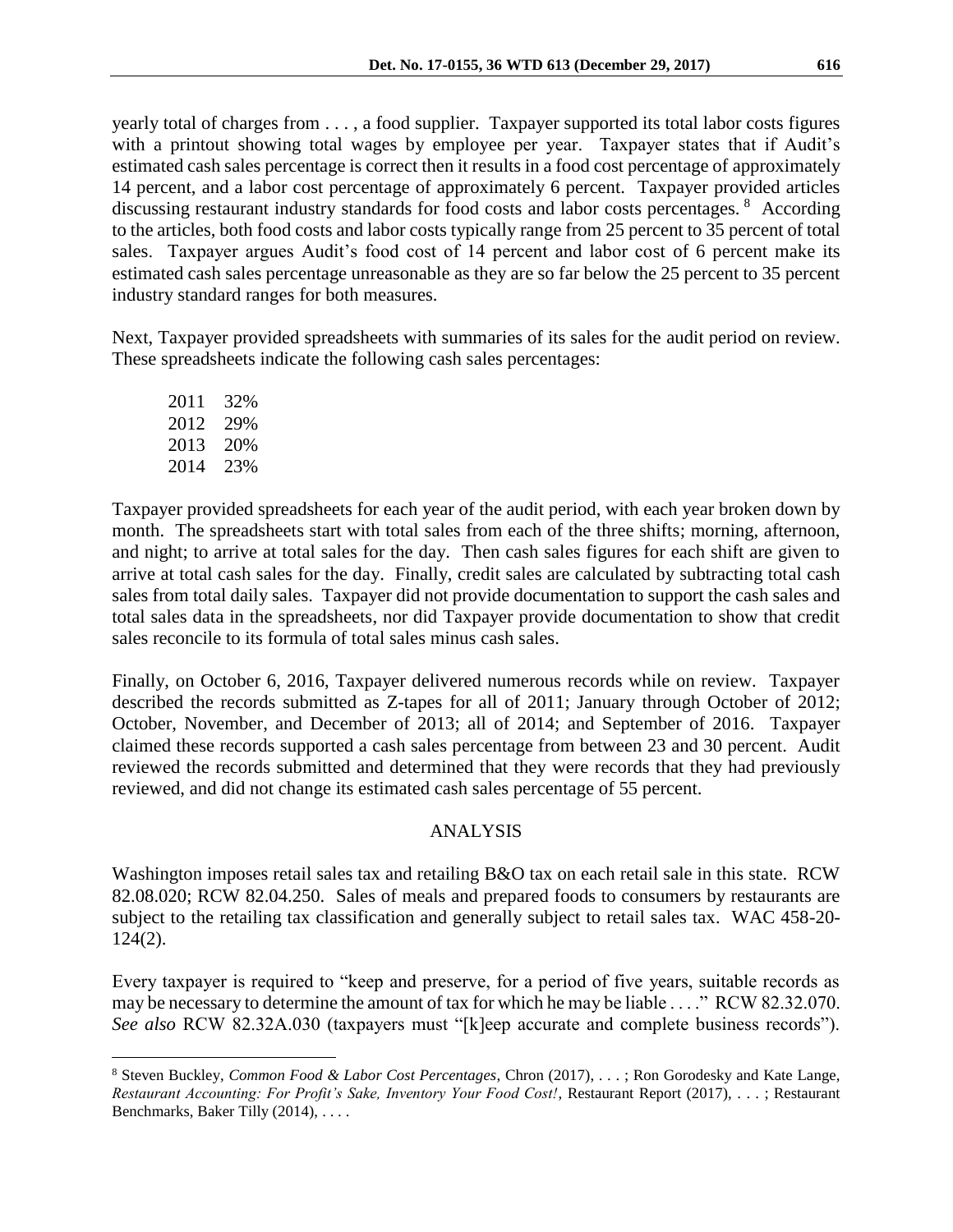Rule 254 sets forth specific requirements for a taxpayer to maintain and disclose books, records, and other sources of financial information to the Department. Rule 254 states the following:

(3) Recordkeeping requirements – General.

(b) It is the duty of each taxpayer to prepare and preserve all records in a systematic manner conforming to accepted accounting methods and procedures. Such records are to be kept, preserved, and presented upon request of the department or its authorized representatives which will demonstrate:

(i) The amounts of gross receipts and sales from all sources, however, derived, including barter or exchange transactions, whether or not such receipts or sales are taxable. The amounts must be supported by original source documents or records including but not limited to all purchase invoices, sales invoices, contracts, and such other records as may be necessary to substantiate gross receipts and sales.

. . .

 $\overline{a}$ 

(c) The records kept, preserved, and presented must include the normal records maintained by an ordinary prudent business person. Such records may include general ledgers, sales journals, cash receipts journals, bank statements, check registers, and purchase journals, together with all bills, invoices, cash register tapes, and other records or documents of original entry supporting the books of account entries.

In the event a person fails to keep and preserve suitable records, then "the department shall proceed, in such manner as it may deem best, to obtain facts and information on which to base its estimate of the tax.  $\ldots$ ."<sup>9</sup> RCW 82.32.100(1). We have previously affirmed the Department's authority to assess taxes based on a reasonable estimate. *See, e.g.* Det. No. 15-0350, 35 WTD 291 (2016). In order for a taxpayer to successfully challenge an estimated assessment, the taxpayer must show that the Department abused its discretion in formulating the estimate. Det. No. 13- 0302R, 33 WTD 572 (2014) An abuse of discretion occurs when a decision rests on untenable grounds or is manifestly unreasonable. *Mayer v. Sto Indus., Inc.*, 156 Wn.2d 677, 684, 132 P.3d 115 (2006); Kreidler v. Cascade Nat'l. Ins. Co., 179 Wn. App. 851, 861, 321 P.3d 281 (2014).

Here, Taxpayer did not maintain complete business records and so Audit estimated its cash sales percentage based on an industry report Taxpayer provided and on some of the records Taxpayer provided. Taxpayer's sole point of dispute after Audit adjusted the assessment is that it believes Audit's estimated cash sales of 55 percent is too high. Taxpayer admits that it underreported cash sales during the audit period. Taxpayer also admits that it did not maintain sufficient records to accurately establish its actual cash sales through the audit period. Taxpayer provided Audit numerous samples of documents throughout the audit in an effort to establish a cash sales estimate based on records, but Audit rejected most of these samples due to their incompleteness. The two sets of records that Audit considered the most complete indicated that Taxpayer had a cash sales of 56 percent from the 2014 records and 57 percent from the 2015 records.

<sup>&</sup>lt;sup>9</sup> A Department auditor is particularly qualified by training and experience to determine which records are suitable for determining the amount of tax due. Det. No. 14-0170, 34 WTD 030 (2015).